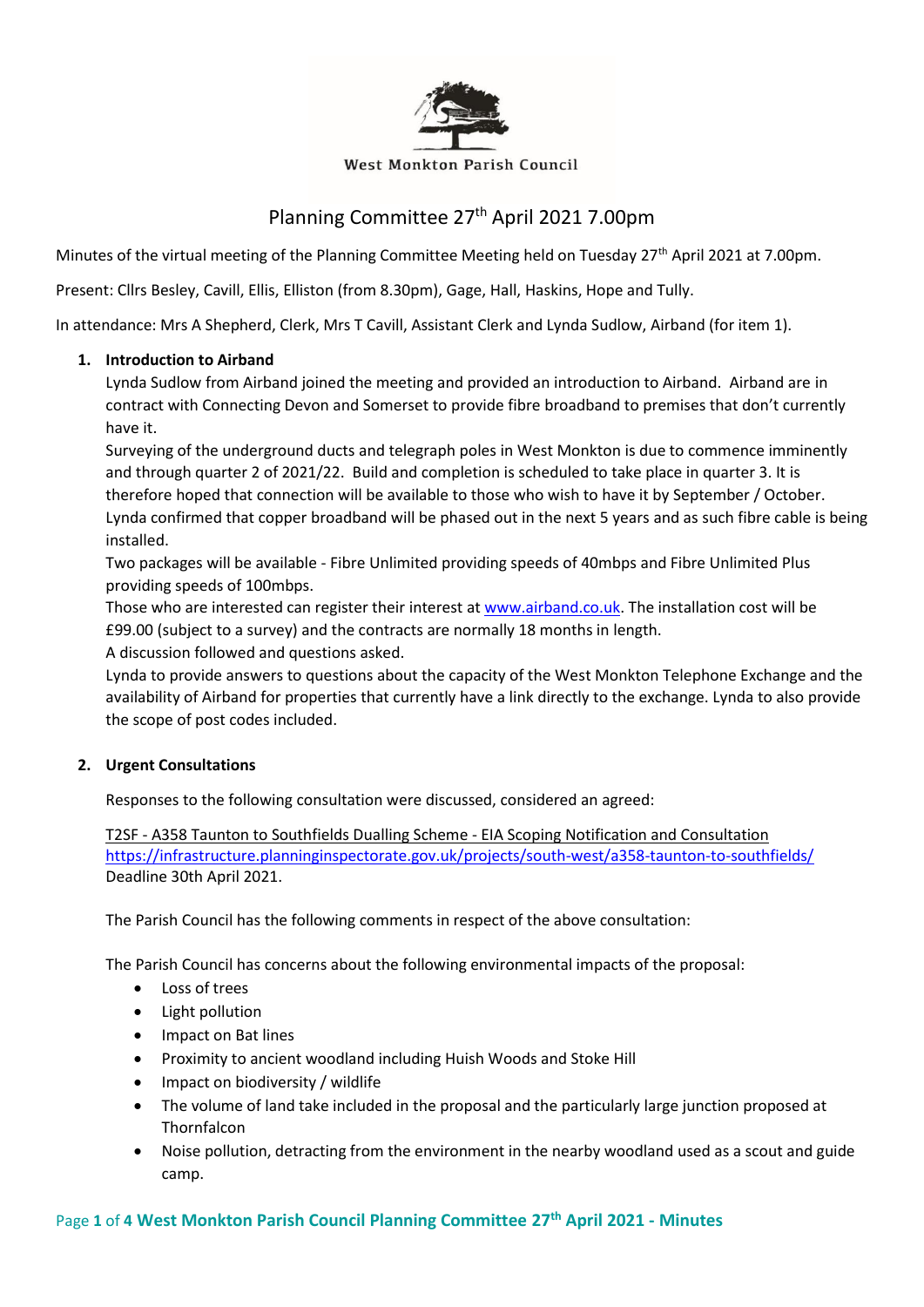The Parish Council requests that the following mitigation measures are considered and included in the proposal:

- Planting of species to absorb particulates. The Royal Horticultural Society (RHS) states that: 'the bushy, hairy-leafed Cotoneaster franchetii is the latest 'super plant' to help boost the environment and improve human health because of its special ability to fight pollution by trapping harmful airborne particles'. A new RHS science paper that looks at the effectiveness of hedges as air pollution barriers reveals that in traffic hotspots, the Cotoneaster franchetii (Franchet's cotoneaster) is at least 20% more effective at soaking up pollution compared to other shrubs.' The Parish Council suggests planting of this type of shrub along the sides of the proposed new road to protect humans and livestock.
- Landscaping to protect surrounding areas and acoustic fencing.
- Preventative measures to avoid light pollution.

SALC Consultation on allotments <https://gcstones52.wixsite.com/pugs/public-maps>

Clerk to respond to consultation and plot the location and number of allotments currently available in the Parish.

Quantock Hills AONB short survey on Somerset's Nature Recovery Networks from the perspective of local community groups and organisations

[https://forms.office.com/Pages/ResponsePage.aspx?id=BvYktXr3okqNov5wNDsMzr95fZvXEcJFscvfYV](https://forms.office.com/Pages/ResponsePage.aspx?id=BvYktXr3okqNov5wNDsMzr95fZvXEcJFscvfYV-y9StUOTVTWEZQTjlSMkhLTk9DVUwxQ1lLTjJPTi4u)[y9StUOTVTWEZQTjlSMkhLTk9DVUwxQ1lLTjJPTi4u](https://forms.office.com/Pages/ResponsePage.aspx?id=BvYktXr3okqNov5wNDsMzr95fZvXEcJFscvfYV-y9StUOTVTWEZQTjlSMkhLTk9DVUwxQ1lLTjJPTi4u) 

The short survey was completed and submitted at the meeting.

Proposal for a new mobile mental health and wellbeing service for your community

Clerk to liaise with Cllr Andrew Pritchard to develop a response to the letter.

#### **3. Planning applications**

Any applications registered on SWT website up to and including  $27<sup>th</sup>$  April 2021

48/21/0023 Application for Outline Planning Permission with all matters reserved for the erection of 1 No. dwelling on land at Saffin Drive, Monkton Heathfield.

Parish Council comment: West Monkton Parish Council supports the grant of this application and welcomes the substantial bollards proposed for highway safety, which will protect pedestrians and cyclists from vehicles using the footpath.

48/21/0024/T Notification to fell one Cherry tree within West Monkton Conservation Area at Limewood, Blundells Lane, West Monkton

Parish Council comment: West Monkton Parish Council does not support the grant of this application, the Parish Council does not support the felling of any mature trees in the Parish unless the tree is diseased or unsafe.

48/21/0025/T Notification to carry out management works to one Cypress tree and two Birch trees within West Monkton Conservation Area at Marlows Cottage, Blundells Lane, West Monkton Parish Council comment: West Monkton Parish Council supports the grant of this application.

48/21/0026 Erection of a single storey extension to the detached garage with replacement of flat roof with hipped roof at West Lodge, Church Hill, West Monkton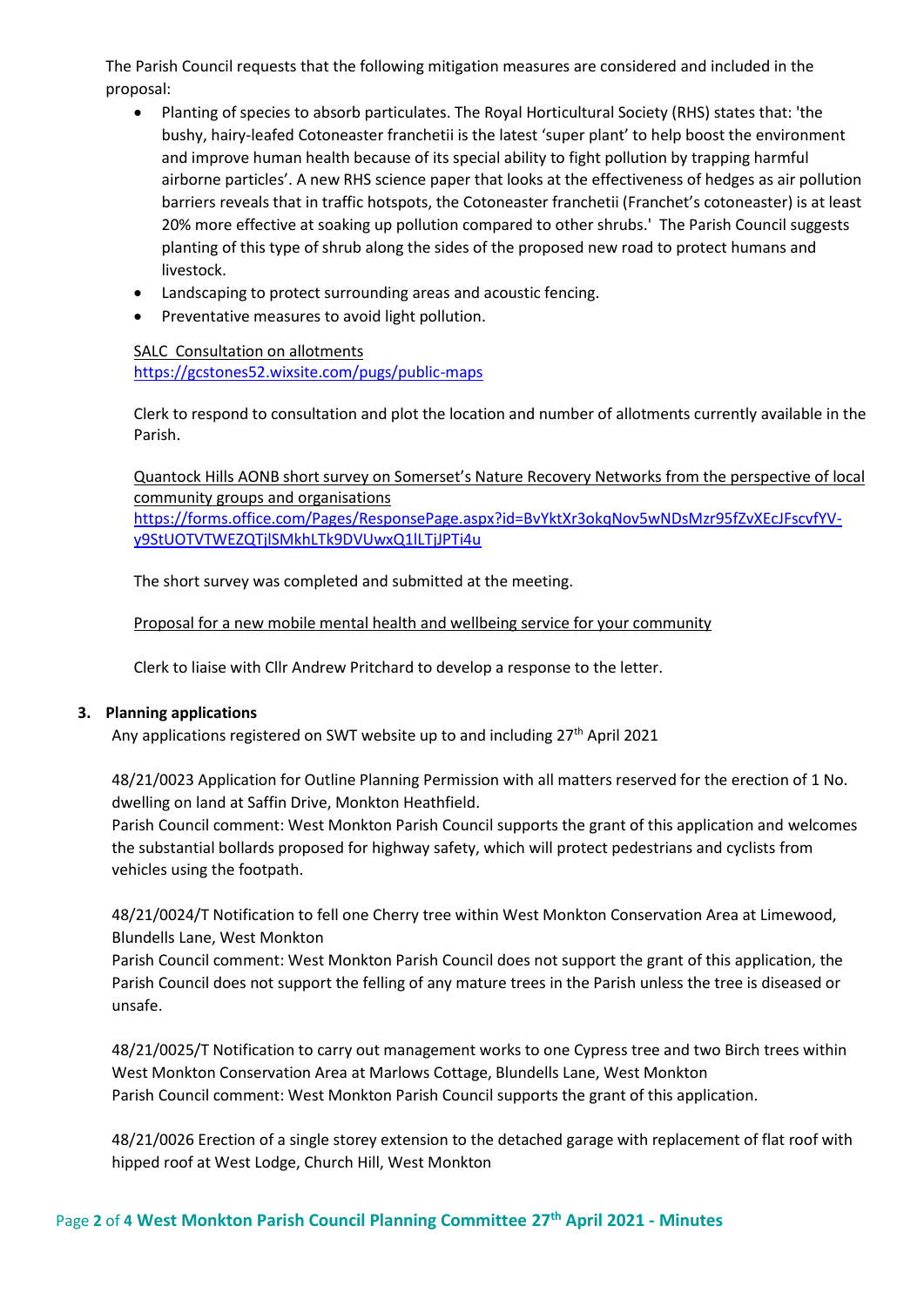Parish Council comment: West Monkton Parish Council supports the grant of this application, with the proviso that the development as described remains subservient to the main house. In accordance with NP policies, external lighting should be downlighters and LED, and arrangements should be made for rainwater capture (by water butts or other means).

48/21/0028/A Display of 1 No. internally illuminated fascia sign at B & M, Deane Park Retail Park, Hankridge Way, Taunton.

Parish Council comment: West Monkton Parish Council supports the grant of this application.

48/21/0029 Replacement of windows at Church of Nazarene, 103 Bridgwater Road, Bathpool, Taunton Cllr Tully declared an interest.

Parish Council comment: West Monkton Parish Council supports the grant of this application.

# 48/20/0032

Notification received today that the application for four premises at former White Cottage has been withdrawn below Throup's shed – Canal view

# **Planning enforcement:**

E/73/48/20 - The Croft, Yallands Hill, Monkton Heathfield - update Clerk confirmed that the enforcement action in relation to the fence at this property has now been closed.

# **4. Sports Pitches Update**

Cllr Hall provided an update. Cllr Gage has received a survey in respect of the water supply which is available at Hyde Lane. A small connection will be required onto the site. Cllr Gage has also received a survey in respect of the electric supply. The survey which was free of charge provides an initial idea of how a connection could be made. A supply is available but if a larger supply is needed, for example for an air source heat pump, then the supply will be need back to the pole to provide a 11kV supply. Cllr Hall confirmed that a meeting is scheduled to take place with SWT and the FA on  $4<sup>th</sup>$  May at 11am and that the invitation has been extended to include Persimmon. Andrew Penna from Persimmon will be attending the meeting. Clerk to confirm with SWT and send meeting information to Cllr Haskins. Cllr Hall reported that Persimmon have allocated £1m of funding for grants to organisations in the locations of their developments. Cllr Hall suggested that the PC could apply for some funding for elements of the proposal.

#### **5. Neighbourhood Plan Progress Update**

Assistant Clerk confirmed that the Regulation 14 consultation closes on 30<sup>th</sup> April. A meeting is scheduled to take place with Kelvin Tutill and Sammie Millard-Jones, Clerk at CFPC on 4<sup>th</sup> May to review the comments received.

Assistant Clerk confirmed that a response had been received from Network Rail and that the response included a reference to a possible future need for a footbridge across the railway to replace the footpath if use increased. The question was raised about re-purposing the footbridge scheduled to be removed from Creech Castle.

Assistant Clerk confirmed that the major developers had not yet submitted any comments.

# **6. Country Park**

This agenda item will be held in camera, members of the public and Councillors with conflicting interests participating in the virtual meeting are kindly requested to leave the meeting at this point**.** 

Cllr Hall provided an update.

#### **7. Other Consultations**